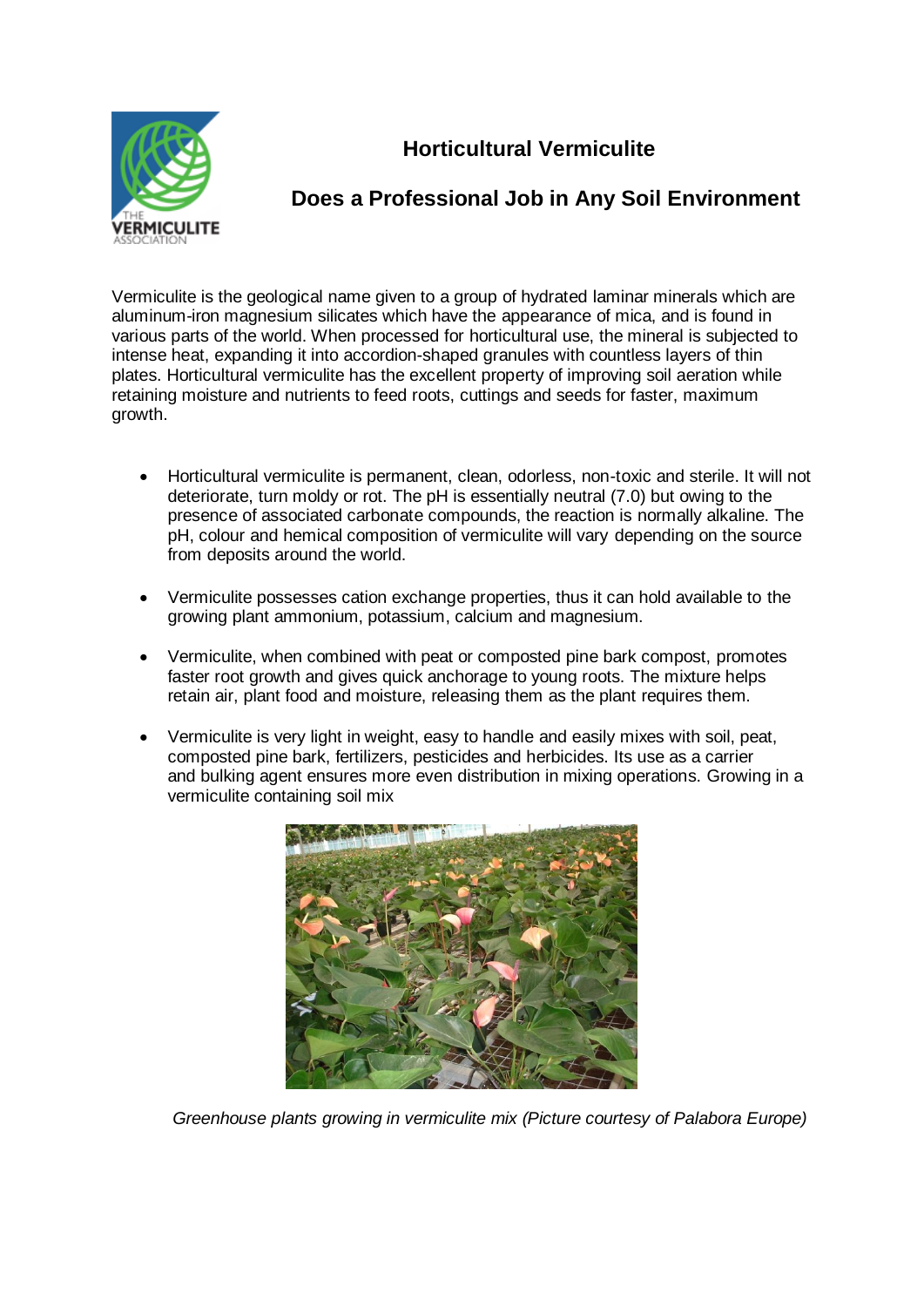**ROOTING CUTTINGS** -Medium grade vermiculite is the standard among professional nurserymen for most horticultural uses including the insertion of cuttings. Vermiculite may be used directly as poured from the bag for root cuttings. Water thoroughly and insert cuttings. Over wetting is not a serious concern if container drainage is provided. Vermiculite will promote maximum root growth in less time.

**SOIL AMENDING OR SOIL CONDITIONING** -Where the native soil is heavy or sticky, gentle mixing of vermiculite up to one-half the volume of the soil is recommended. This creates air channels and allows the soil mix to breathe. Mixing vermiculite in flower and vegetable gardens or in potted plants will provide the necessary air to maintain vigorous plant growth. Where soils are sandy, mixing of vermiculite into the soil will allow the soil to hold water and air needed for growth.

**SEED GERMINATION** -Use vermiculite alone or mixed with soil or peat. Very little watering is required. More seeds germinate faster germination too! When vermiculite is used alone, seedlings should be fed with a weak fertilizer solution when the first true leaves appear. A tablespoon of soluble fertilizer per one gallon (3.78 : 1) of water will do.

Where vermiculite is mixed half and half with soil, peat, or composted pine bark, no additional feeding is required up to the time of transplanting. Because vermiculite is sterile, the threat of damping-off is virtually eliminated. Seedlings can be removed from vermiculite with little danger of breaking-off hair roots, and the dense root growth enables the young plants to take hold immediately.



*Rooted plant in soilless mix with vermiculite (Picture courtesy of Pull)*

**HOUSE PLANTS** -Vermiculite eliminates the problem of packed-down soil in flower pots. Mix half and half with soil, peat and/or composted pine bark. It provides excellent air and moisture control for house plants. Lightens and aerates soil. Roots can spread out through the pot. Less frequent watering is required.

**TRANSPLANTING** -Dig hole at least six inches larger than plant roots. Mix vermiculite with top-soil that has been removed, then place mixture around roots. Vermiculite, when mixed with soil before transplanting shrubs, bushes or trees, will permit roots to branch-out and penetrate deep into the ground. Vermiculite protects roots from drying action of wind and sun. Provides even moisture control - assures healthier plants.

**SUMMER OR WINTER MULCH** - Use two or three inches of vermiculite as a mulch around shrubs, roses, tomatoes, dahlias, and garden plants. Prevents drying out, insulates plants against cold. Plants protected with vermiculite withstand wide variations in winter temperatures. Vermiculite does not mat down or become soggy because its pore structure prevents it from becoming saturated. Applied around plants after first heavy summer rain, it will prevent drying of soil and damage to plant. In spring the mulch can be mixed into soil as a conditioner.

**STORING BULBS AND ROOT CROPS** -Pour vermiculite around bulbs placed in container. If clumps are dug, allow to dry for a few hours in the sun and then place in cartons or bushel baskets and cover with vermiculite. The absorptive power of vermiculite acts as a regulator that prevents mildew and moisture fluctuation during the storage period. It will not absorb moisture from the inside of